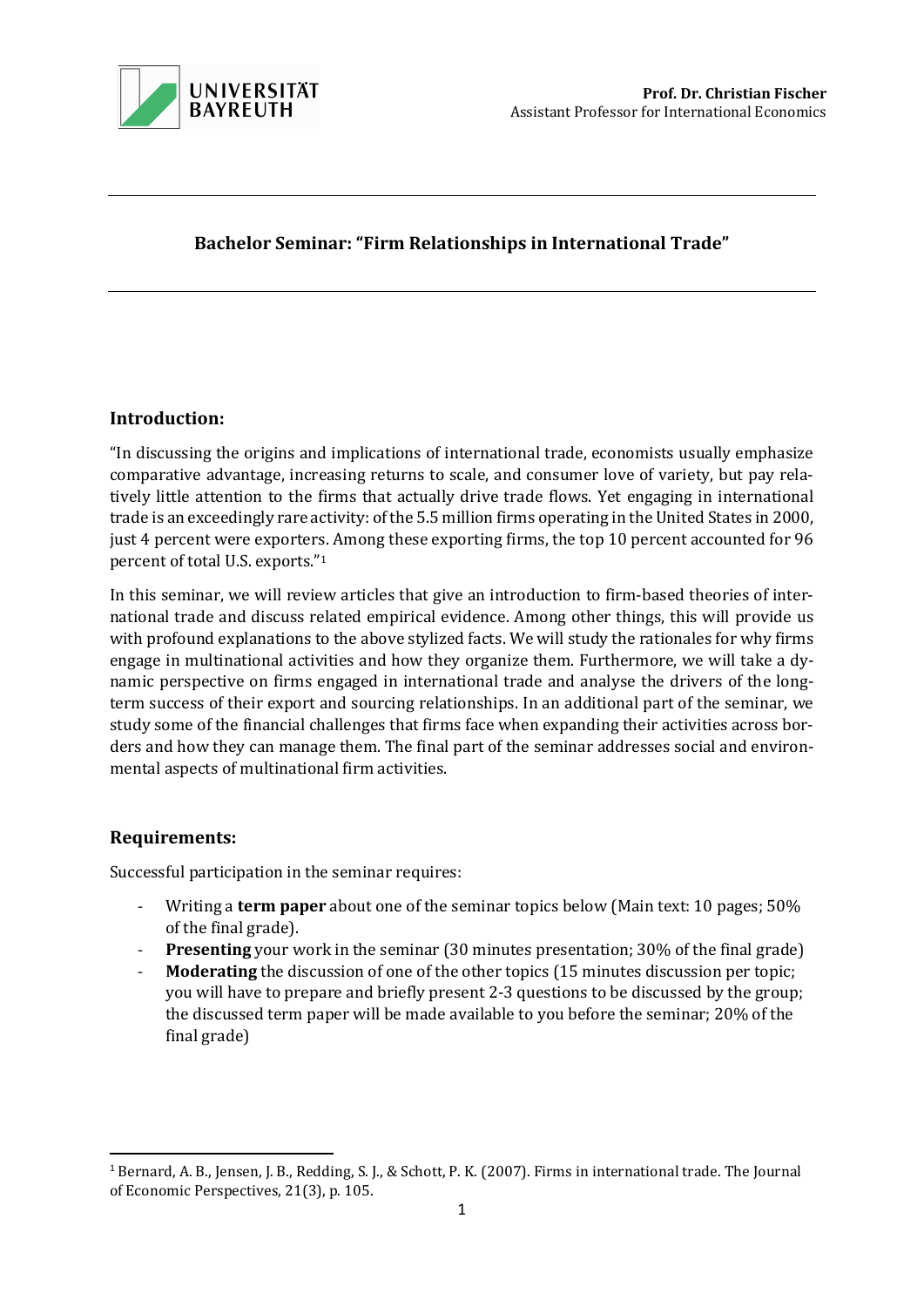

# Credit Points:

- Economics, IWE and P&E students can acquire 5 ECTS in their Bachelor program.
- P&E students (alte PO) can acquire 6 ECTS by choosing the E/Ö6 modul.

# Organization:

There will be an introductory lecture on Thursday, 11<sup>th</sup> of May 2017 from 10 a.m. - 12 p.m (S 43, RWII). In this lecture, topics will be assigned to students. The main part of the seminar is blocked (scheduled for 21<sup>st</sup> and 22<sup>nd</sup> of July 2017, 8 a.m.  $-6$  p.m. on both days, S 48, RWII). For obtaining credit points, attendance at all dates is mandatory.

Please note: The language of the seminar is English.

# Application and Deadlines:

- Applicants must enrol **until 8th of May 2017** using the following link: click here Three topics from the list below have to be indicated in the application form!
- Students who can participate in the seminar will be notified no later than  $9<sup>th</sup>$  of May 2017. Please make sure that the e-mail address in your application is correct and up to date, as we will use this contact information for correspondence. (Note that we do not give any information upon acceptance before that date.)
- Late applications can be considered until the introductory lecture on Thursday, 11<sup>th</sup> of May 2017, provided that there is free capacity.
- The seminar is limited to 15 students (first come, first serve)
- Deadline for handing in the term paper: Friday, 7<sup>th</sup> of July 2017.
- Deadline for handing in the presentation slides: Tuesday,  $18<sup>th</sup>$  of July 2017

## Compulsory Reading:

Krugman, P. R., Obstfeld, M., & Melitz, M. (2011). International Economics: Theory and Policy (Prenctice Hall): Chapter 8.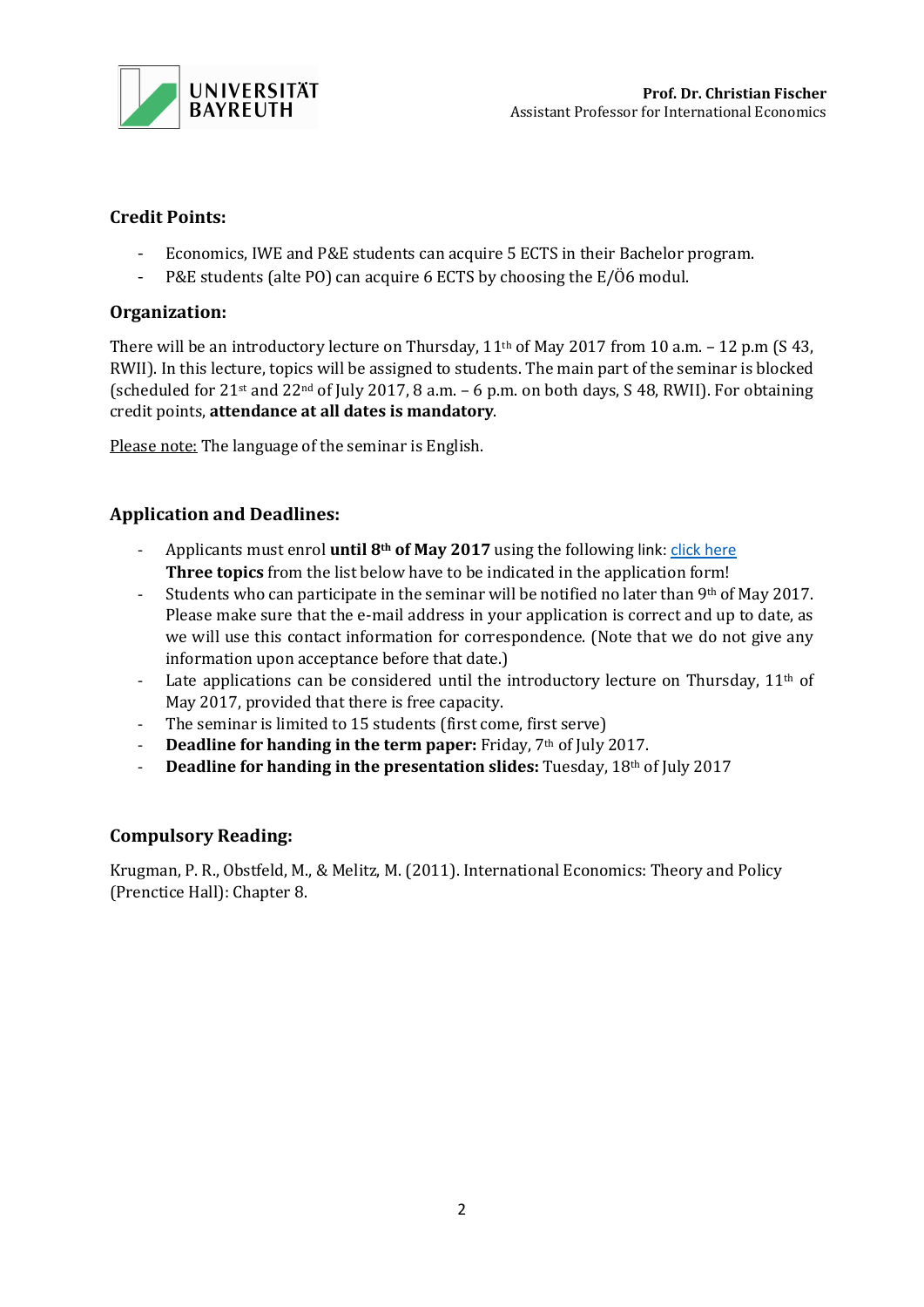

# Seminar topics:

## Firms in International Trade: Introduction

## (1) The Value of Firm-Based Theories of International Trade

Bernard, A. B., Jensen, J. B., Redding, S. J., & Schott, P. K. (2007). Firms in international trade. The Journal of Economic Perspectives, 21(3), 105-130. (link)

# (2) Integration of Trade and Disintegration of Production in the Global Economy

Feenstra, R. (1998). Integration of Trade and Disintegration of Production in the Global Economy. The Journal of Economic Perspectives, 12(4), 31-50. (link)

## Foreign Direct Investment

## (3) Horizontal FDI: The Proximity-Concentration Hypothesis

Antràs, P., & Yeaple, S. R. (2014). Multinational Firms and the Structure of International Trade. Handbook of International Economics, 4: Chapters 4.1-4.2. (link)

## (4) The OLI-Framework

Markusen, J. R. (1995). The boundaries of multinational enterprises and the theory of international trade. The Journal of Economic Perspectives, 9(2), 169-189. (link)

## (5) Vertical Production Networks in Multinational Firms

Hanson, G. H., Mataloni Jr, R. J., & Slaughter, M. J. (2005). Vertical production networks in multinational firms. Review of Economics and Statistics, 87(4), 664-678. (link)

## Dynamic Aspects of Multinational Activity

## (6) Buyer-Seller Relationships in Export Development

Egan, M. L., & Mody, A. (1992). Buyer-seller links in export development. World Development, 20(3), 321-334. (link)

## (7) A Model of Costly Supplier Search and Unknown Match Quality

Rauch, J. E., & Watson, J. (2003). Starting small in an unfamiliar environment. International Journal of Industrial Organization, 21(7), 1021-1042. (link)

## (8) An Empirical Evaluation of Trade Relationships

Besedeš, T. (2008). A search cost perspective on formation and duration of trade. Review of International Economics, 16(5), 835-849. (link)

## (9) Export Experience and Survival of Developing Country Exporters

Carrère, C., & Strauss-Kahn, V. (2012). Exports Dynamics: Raising Developing Countries Exports Survival through Experience. Working Paper. (link)

# (10) A Model of Sequential Exporting

Albornoz, F., Pardo, H. F. C., Corcos, G., & Ornelas, E. (2012). Sequential exporting. Journal of International Economics, 88(1), 17-31. (link)